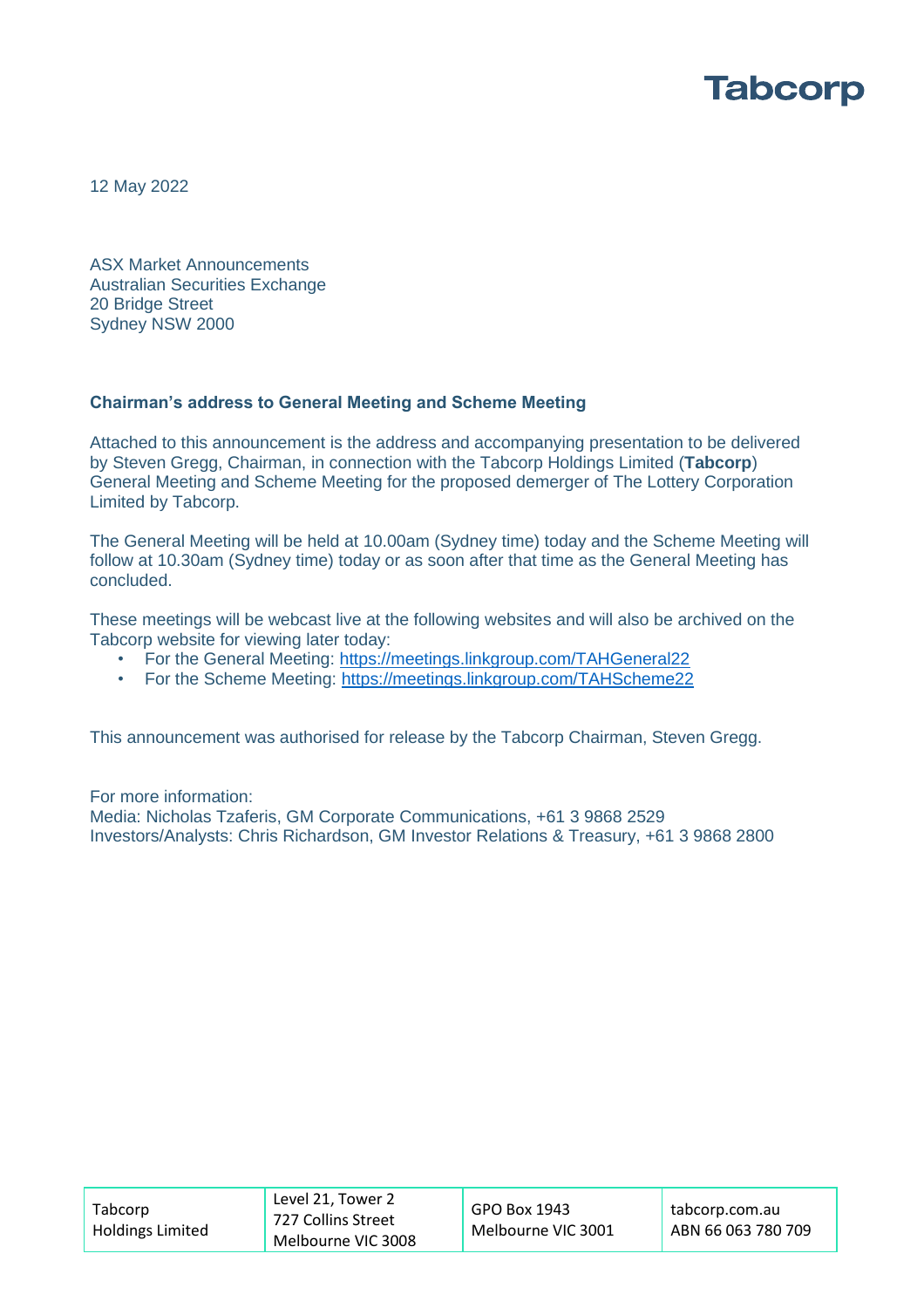#### **Introduction**

Good morning everyone.

I'd like to join Bruce Akhurst in welcoming everyone attending today's meetings. Today is an important milestone for our Company and I'm disappointed I'm not able to join you in person.

Before we turn to the main business of today's meeting, I would like to make a few comments on the proposed demerger of The Lottery Corporation from the Tabcorp Group (**Demerger**).

The Tabcorp Board strongly encourages you to support the creation of two significant, standalone ASX businesses through the demerger of Tabcorp's Lotteries & Keno business.

If the Demerger is approved it will create two separate ASX-listed companies, with significantly different industry dynamics, business characteristics, financial profiles, growth strategies and investment opportunities.

The Lottery Corporation will be Australia's leading lottery and Keno operator and is currently one of the highest performing lottery operators globally. It will operate a portfolio of well-known lottery game brands including Powerball and Oz Lotto.

New Tabcorp will continue to be a leading multi-branded, wagering, media and gaming services operator. It will operate some of Australia's best-known wagering and gaming brands – TAB, Sky Racing and MAX.

Both companies will operate omni-channel businesses, with highly visible retail networks and strong digital reach.

#### **Demerger rationale**

As you know, the Board conducted a strategic review over March to July in 2021. As part of this review, the Board considered a number of potential alternatives, including the sale of Tabcorp's Wagering and Media and Gaming Services businesses following receipt of several unsolicited, non-binding and indicative acquisition proposals.

After carefully assessing the proposals in the context of the strategic review, the Board determined to pursue this demerger as it was considered to be the most certain and timely path to maximise value for Tabcorp shareholders, with lower regulatory impediments.

Grant Samuel, the Independent Expert appointed by Tabcorp, has also concluded that the Demerger is in the best interests of Tabcorp shareholders.

The Demerger represents the next phase in the Tabcorp journey.

The merger with Tatts Group in 2017 effectively combined six complementary businesses into three operating divisions.

The merger created synergies and enhanced the diversification of each of the three businesses.

We are now proposing to demerge one of these three larger and more substantial divisions, the Lotteries and Keno business.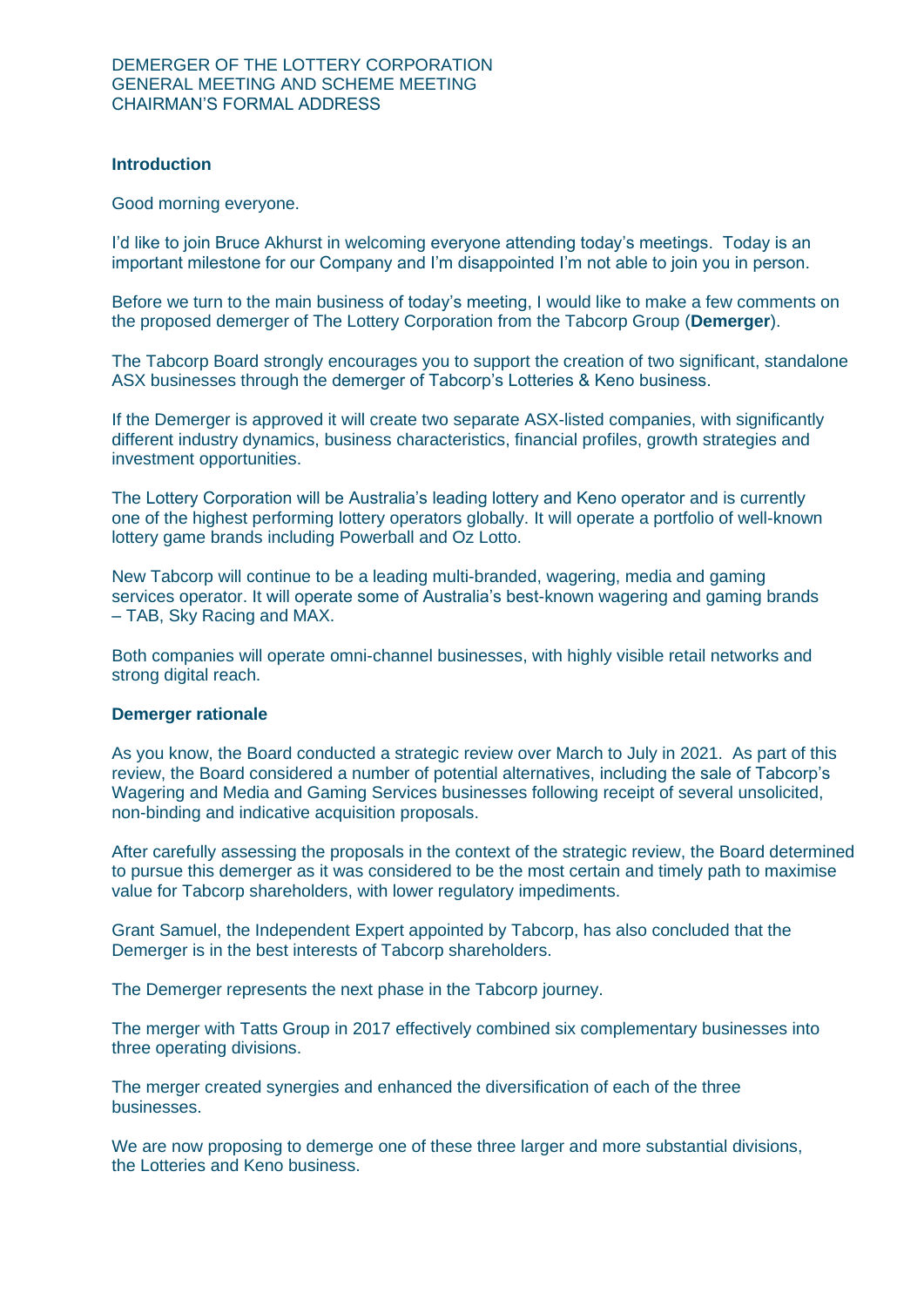#### **Investment highlights**

As the Demerger Booklet highlighted, the proposed transaction is expected to have a range of strategic and operational benefits.

The Lottery Corporation and New Tabcorp will be two significant businesses with focused and experienced boards and executive teams.

Each business will be able to adopt a more tailored and focused operating profile and capital structure.

The Board anticipates that The Lottery Corporation will be well positioned to continue to generate attractive returns for shareholders, driven by its strong cash flow generation, demonstrated ability to drive growth through product innovation and active game portfolio management as well as future potential upside from further enhancing the customer experience and increasing digital penetration.

The Board anticipates that New Tabcorp will also be well positioned to deliver a compelling customer experience via its omni-channel model and through simplifying and streamlining its MAX gaming business. There is also potential upside from any future change in the Australian wagering and gaming industry.

Shareholders will be able to retain an interest in both businesses and benefit from any further growth opportunities.

Both businesses will be able to access new and different investor categories and shareholders will be better able to value each business on a standalone basis.

#### **Next steps**

Our team has spent months preparing to achieve a seamless separation and is now focusing on completing the transaction and setting up each entity for long term success.

Should the Demerger proceed, eligible Shareholders will hold one The Lottery Corporation share for every Tabcorp share held on the record date.

The last day of trading in Tabcorp shares cum-Demerger Entitlement is expected to be 23 May, with 24 May being the first day on which The Lottery Corporation shares will be listed.

These shares will commence trading as a separately listed entity on a deferred settlement basis at this time and the demerger will be implemented on 1 June.

Post implementation of the Demerger, shareholders will have the choice of retaining their shares in The Lottery Corporation and Tabcorp, selling either or selling both.

In conclusion, after considering alternatives for Tabcorp and the advantages, disadvantages and risks of the Demerger, the Tabcorp Board unanimously consider that the Demerger is in the best interests of Tabcorp Shareholders and recommends that shareholders vote in favour of the resolutions to be put to today's meetings to effect the demerger.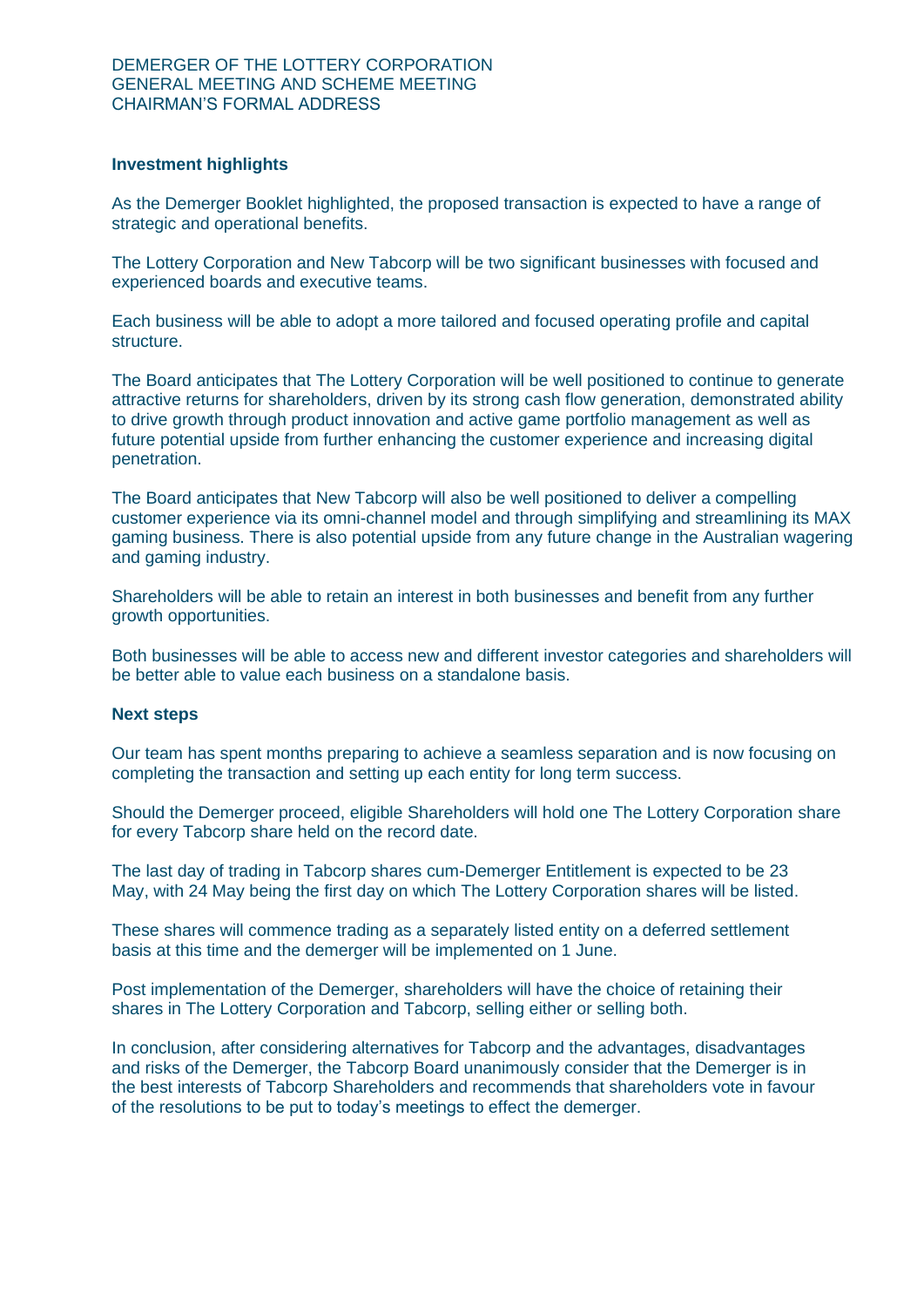### DEMERGER OF THE LOTTERY **CORPORATION**

on novembre de la Carterine de la

A B N 66 063 780 709 GENERAL MEETING & SCHEME MEETING 1 2 M AY 2 0 2 2

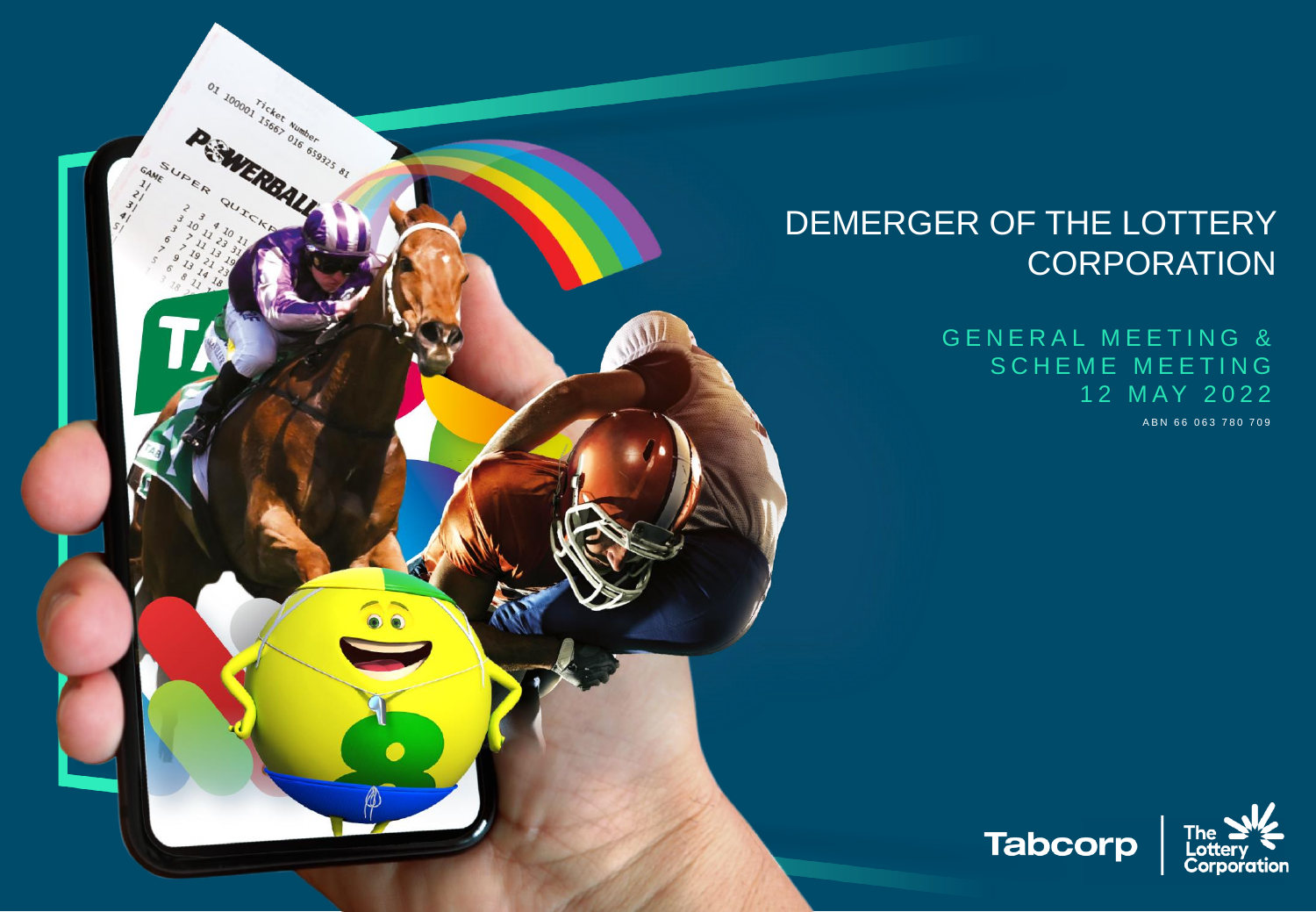## THE DEMERGER REPRESENTS THE NEXT PHASE IN THE TABCORP JOURNEY

The Lottery Corporation and New Tabcorp are well positioned to deliver further growth





Delivered enhanced scale & diversification

Transformative initiatives strengthened core businesses e.g. Powerball game change, TAB brand relaunch, UBET integration

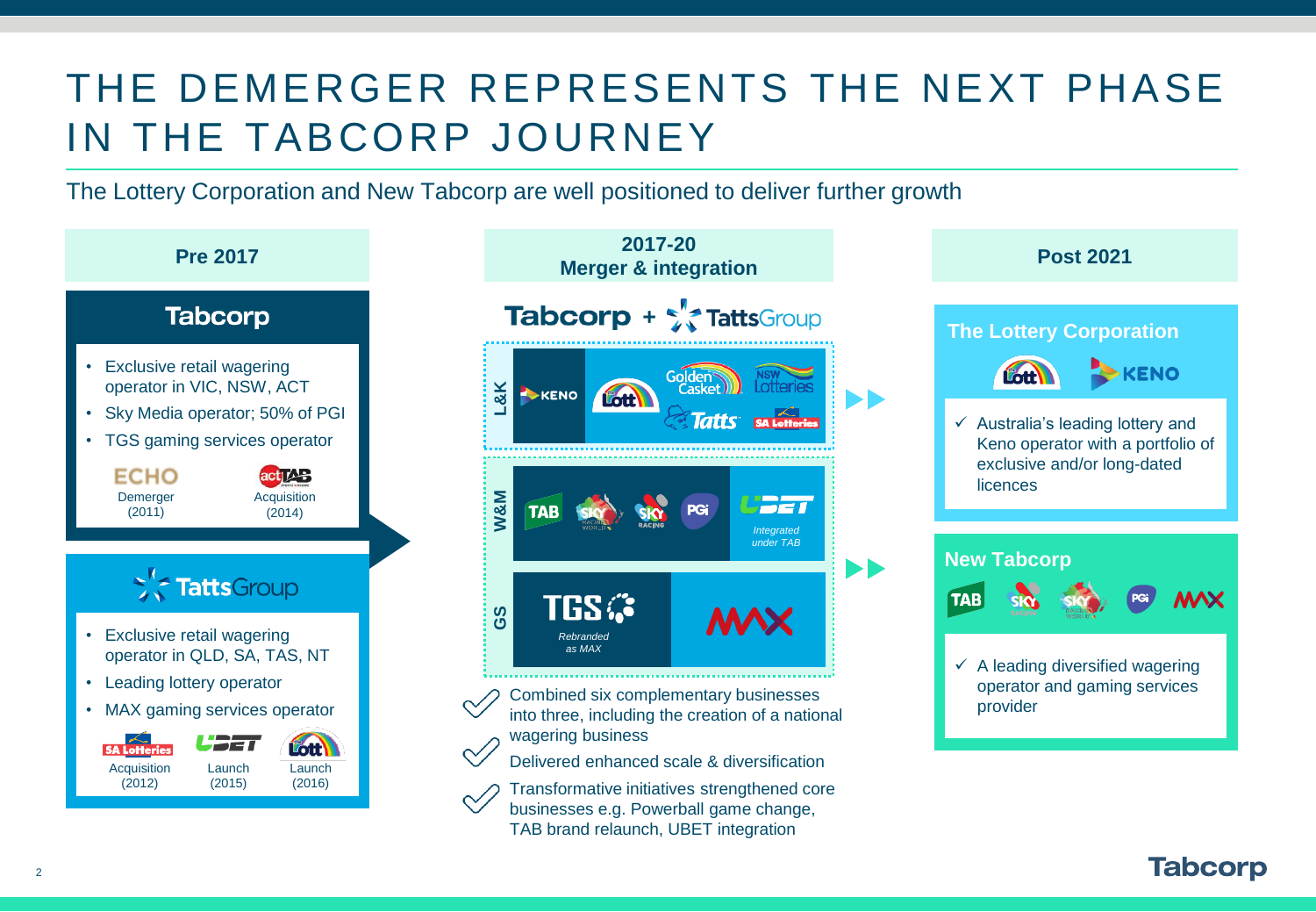# RATIONALE FOR THE DEMERGER

The Tabcorp Board has determined that the Demerger is the most certain and timely path, with lower regulatory impediments, to maximise value for shareholders



Creates two significant businesses with focused Executive Leadership Teams



- Allows each business to adopt a more focused operating profile and capital structure more aligned to its core operations
- Preserves shareholders' ability to benefit from participating in any future M&A activity



Allows shareholders to retain full upside potential from various growth opportunities which may arise for both The Lottery Corporation and New Tabcorp



Creates access to new and different investor categories with different investment preferences and ESG criteria

Allows shareholders to value each business on a standalone basis with potential for market re-rating

### **P O S T D E M E R G E R S T R U C T U R E**

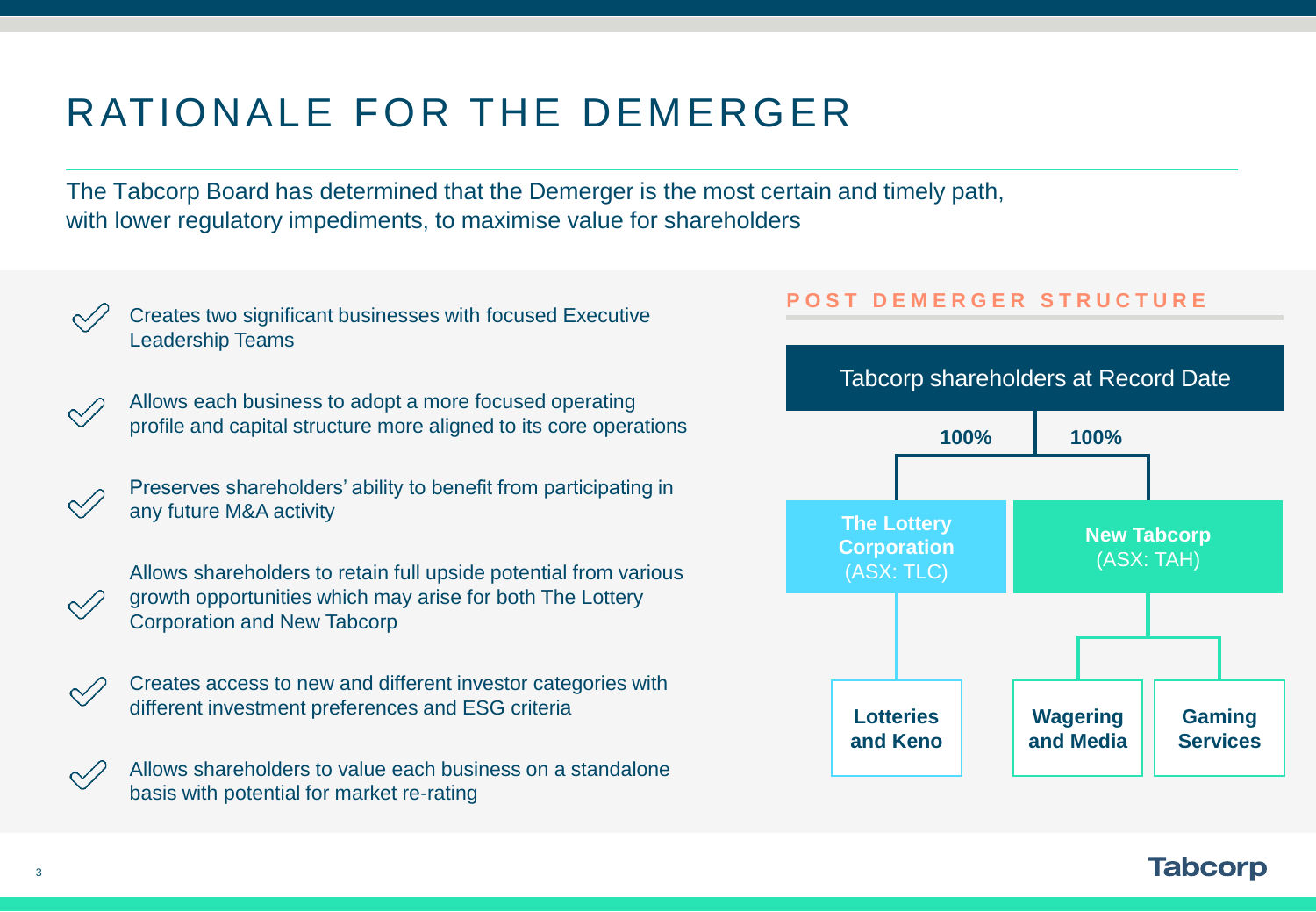## KEY DATES

Subject to receipt of the necessary shareholder and Court approvals, The Lottery Corporation will commence trading on the ASX as a separately listed entity on 24 May 2022 on a deferred settlement basis

| <b>Event</b>                                                                                  | Indicative date (Sydney time)                                                               |
|-----------------------------------------------------------------------------------------------|---------------------------------------------------------------------------------------------|
| Demerger General Meeting and Scheme Meeting                                                   | 10:00am (General Meeting)<br>10:30am <sup>1</sup> (Scheme Meeting)<br>Thursday, 12 May 2022 |
| <b>Second Court Hearing</b>                                                                   | 9:15am Friday, 20 May 2022                                                                  |
| Last time and date by which the Sale Facility Form must be received by Tabcorp Share Registry | 5:00pm Monday, 23 May 2022                                                                  |
| Effective Date (last day of trading in Tabcorp shares cum-Demerger Entitlement)               | Monday, 23 May 2022                                                                         |
| ASX listing of TLC (TLC shares commence trading on a deferred settlement basis)               | Tuesday, 24 May 2022                                                                        |
| <b>Demerger Record Date</b>                                                                   | 7:00pm Wednesday, 25 May 2022                                                               |
| <b>Demerger Implementation Date</b>                                                           | Wednesday, 1 June 2022                                                                      |
| TLC shares commence trading on a normal settlement basis on ASX                               | Thursday, 2 June 2022                                                                       |

This timetable is indicative only and, amongst other things, is subject to the time at which the conditions precedent to the Scheme are satisfied or (if applicable) waived, and to all necessary Court and regulatory approvals. A more detailed indicative timetable for the Demerger is included in the Demerger Booklet

**Tabcorp** 

4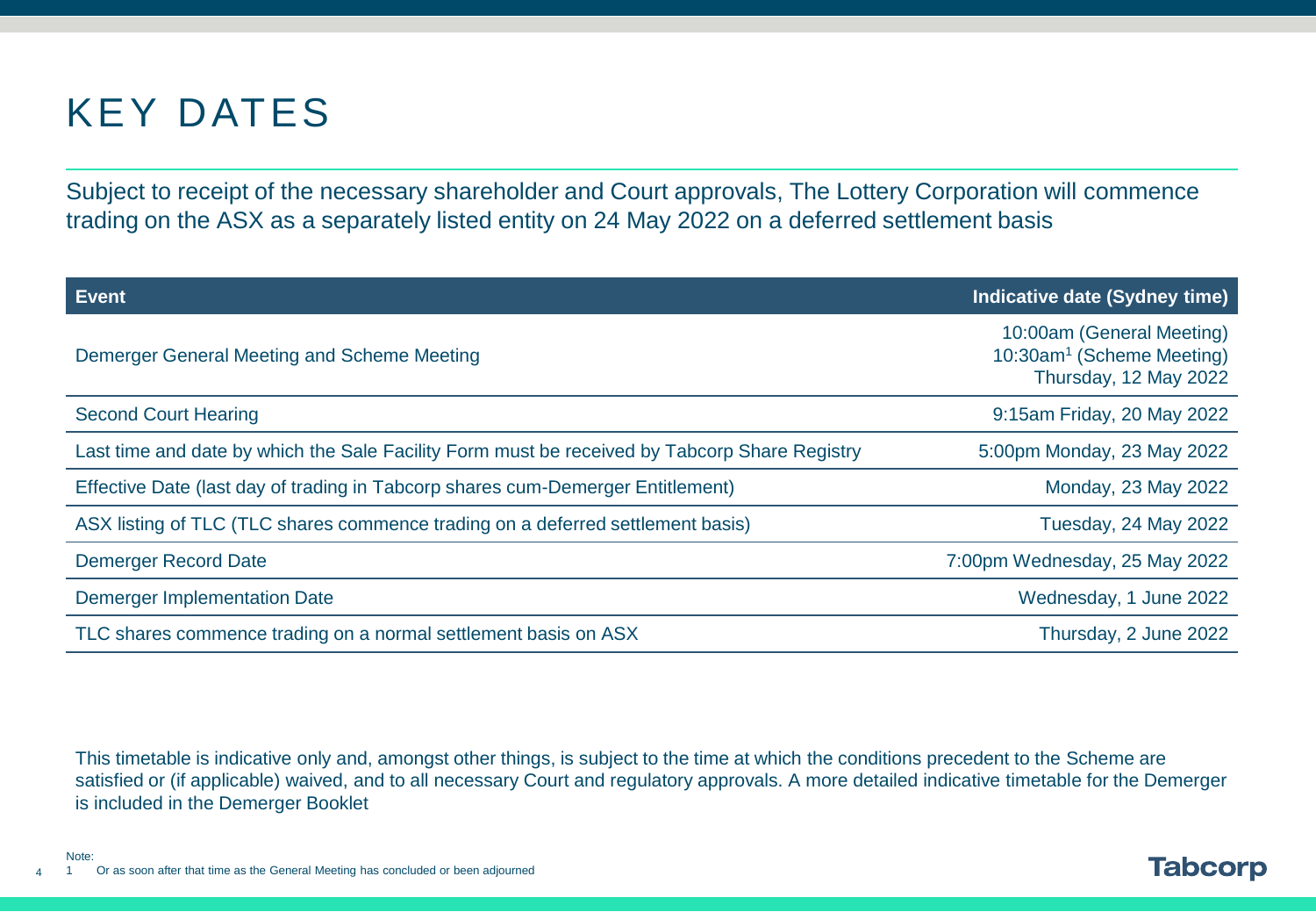